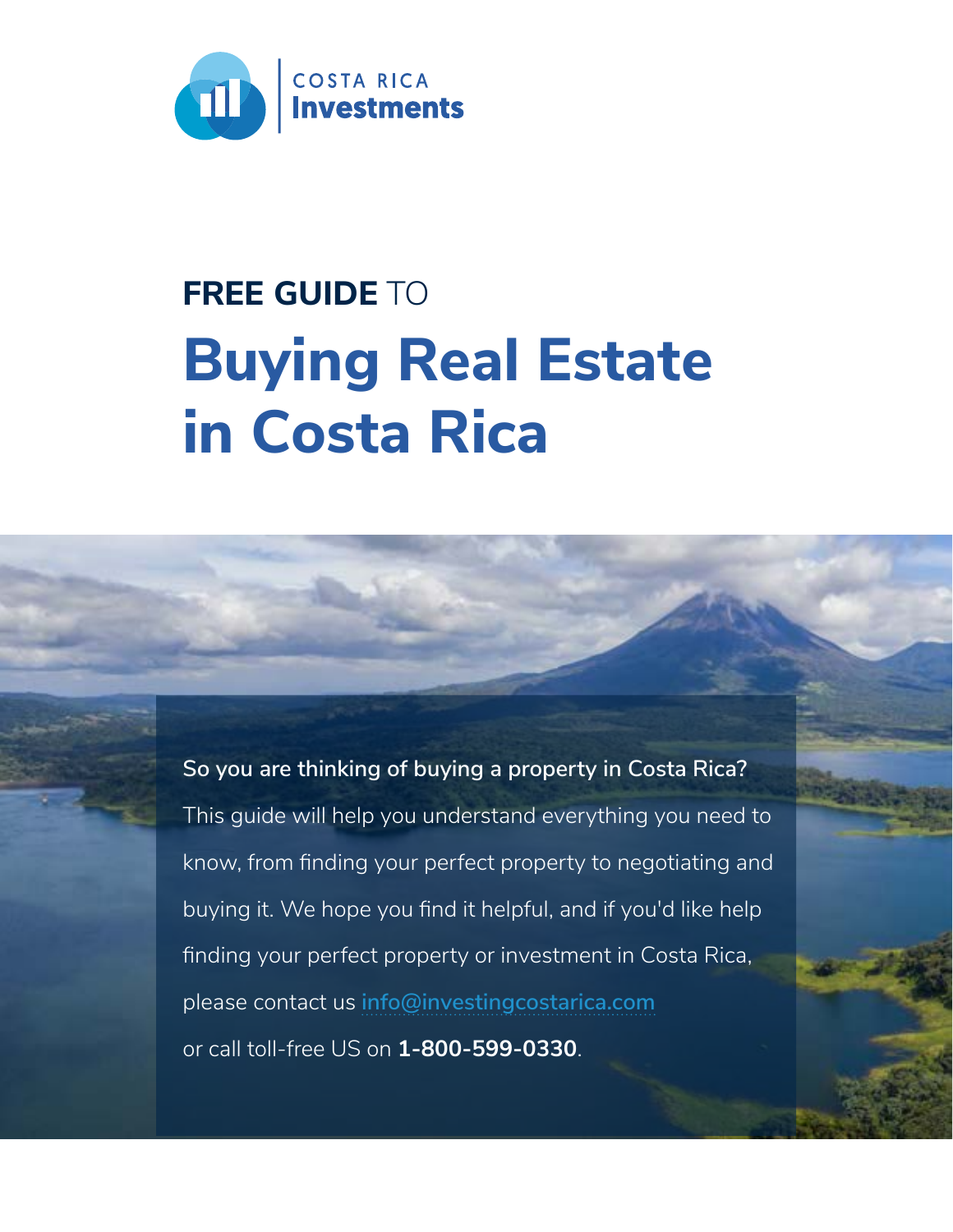# **Finding Real Estate**

There are various ways to find listings here in Costa Rica. Many people turn to realtors by doing a simple search, however below you find other resources for anyone looking to take a deeper dive. Remember, anyone can be a Realtor here, so when looking for a reputable Realtor, it's best to ask for recommendations and look for reviews of their services.



### **FOR SALES** BY OWNER **WEBSITES**

#### **Encuentra24.com** [Local website that's in English](https://www.encuentra24.com/costa-rica-en/real-estate)

#### **Facebook Real Estate Groups**

[Just go into Facebook and search Costa Rica Real Estate.](https://www.facebook.com/search/groups/?q=Costa%20Rica%20Real%20Estate)



### **REAL ESTATE COMPANIES** BY LOCATION

This is a selection of realtors and real estate companies that our clients have enjoyed working with but is not a complete list. Remember when you find a Realtor that you like ask for some references and do some Google searches on their name. If in doubt, find another one. If you need help with an introduction to a reputable Realtor, just contact us. **We are happy to help.**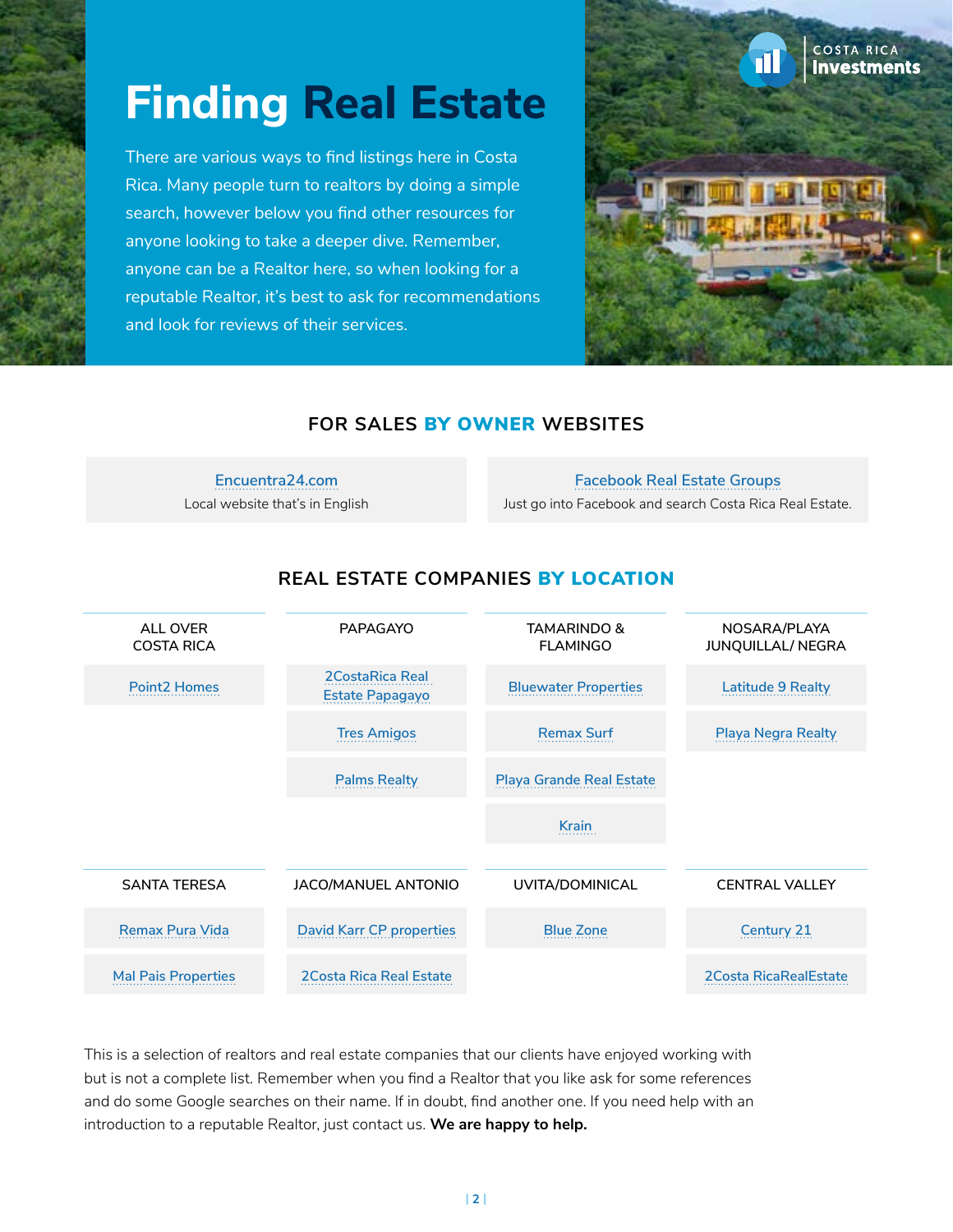

# **Buying Real Estate in Costa Rica**

If you've found your perfect property in Paradise and want to make an offer, the below guide will help you understand the steps involved, the details of every step, and the costs associated with each one. Buying property here is not as easy as in most countries, but the process doesn't have to be complicated.



#### **PRICING**

We often get asked how flexible pricing is in Costa Rica. Typically people don't pay the asking price, and it's best to ask how long the property has been on the market, as this will help you negotiate further.

| 0-6 months                | $5 - 10%$ |
|---------------------------|-----------|
| $6 - 12$ months $5 - 15%$ |           |
| $1$ year +                | 10% plus  |

Any buyer needs to understand that as financing is not easily accessible here in CR, the property doesn't sell as quickly as in the US. Therefore this allows more power to the buyer, especially if they are a cash buyer.

On average, properties take **6-12 months** to sell here but remember always to ask how long it's been listed or look at when the listing was listed. This will help with negotiating a better price.

#### **FINANCING**

Financing for non-residents in Costa Rica is complex. Sometimes you may find a local private bank like Scotiabank willing to offer to finance but expect a **2-3 month** process minimum and a mountain of paperwork and red tape.

Private financing is beginning to come to the forefront in Costa Rica, but interest rates start at **8%**. Usually, these rates are cost-prohibitive for the majority of people. However, here in CR, you will find most locals paying this amount of interest annually.

Another option is to look for owner financing, which is becoming more prevalent in Costa Rica with rates usually between **0% – 6%** annually and financing from **2-5 years**.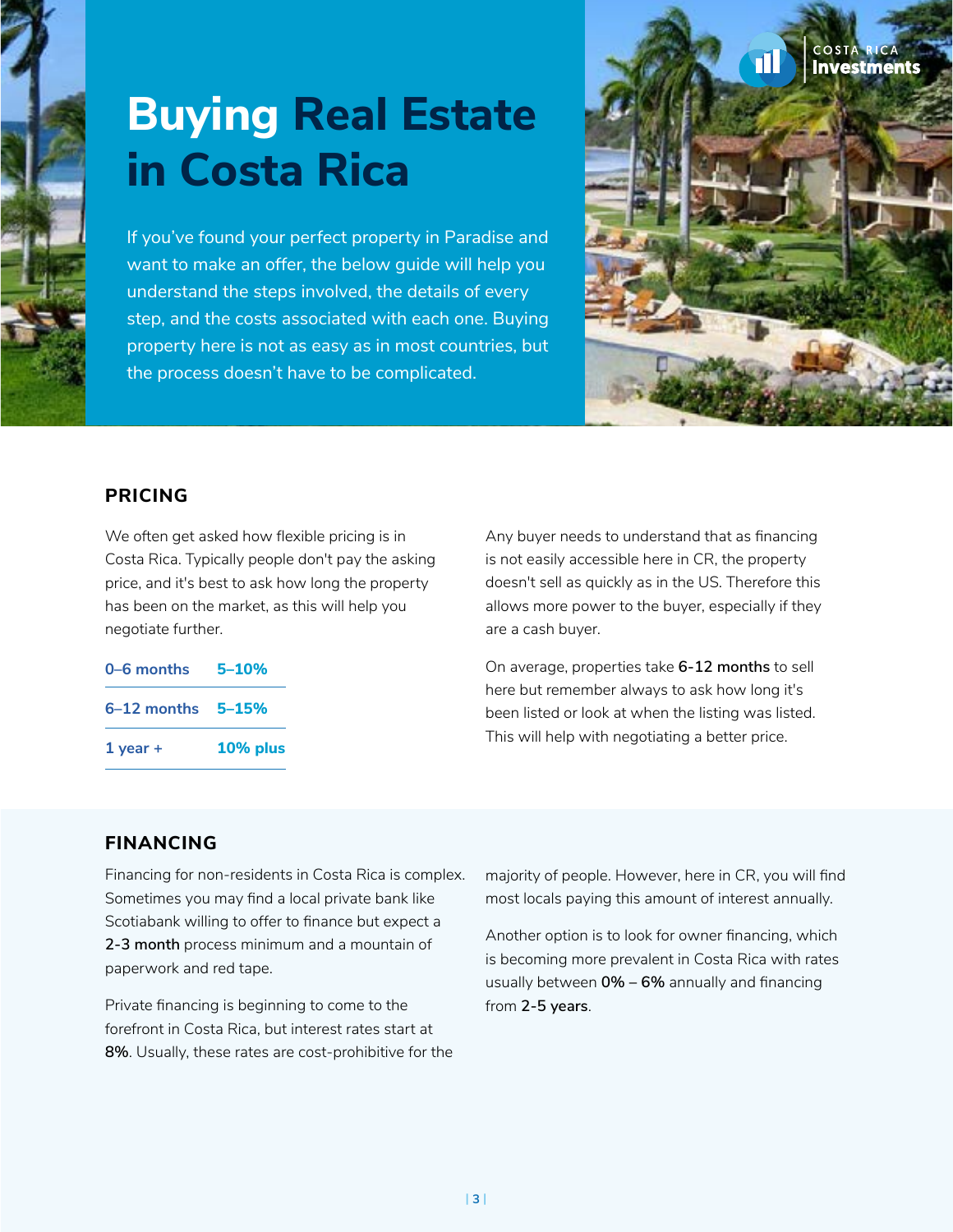

### **PURCHASE PROCESS**

When you are ready to buy your property in Costa Rica, you will need to make an offer. Whether you use a Realtor or are buying from the owner may change the process a little.



#### **CLOSING COSTS**

Closing costs will typically be **around 4% of the total price** of the purchase, and it's up for negotiation who pays these, the buyer or seller. Usually, these costs are split.

The breakdown of the costs can be seen in the graphic.

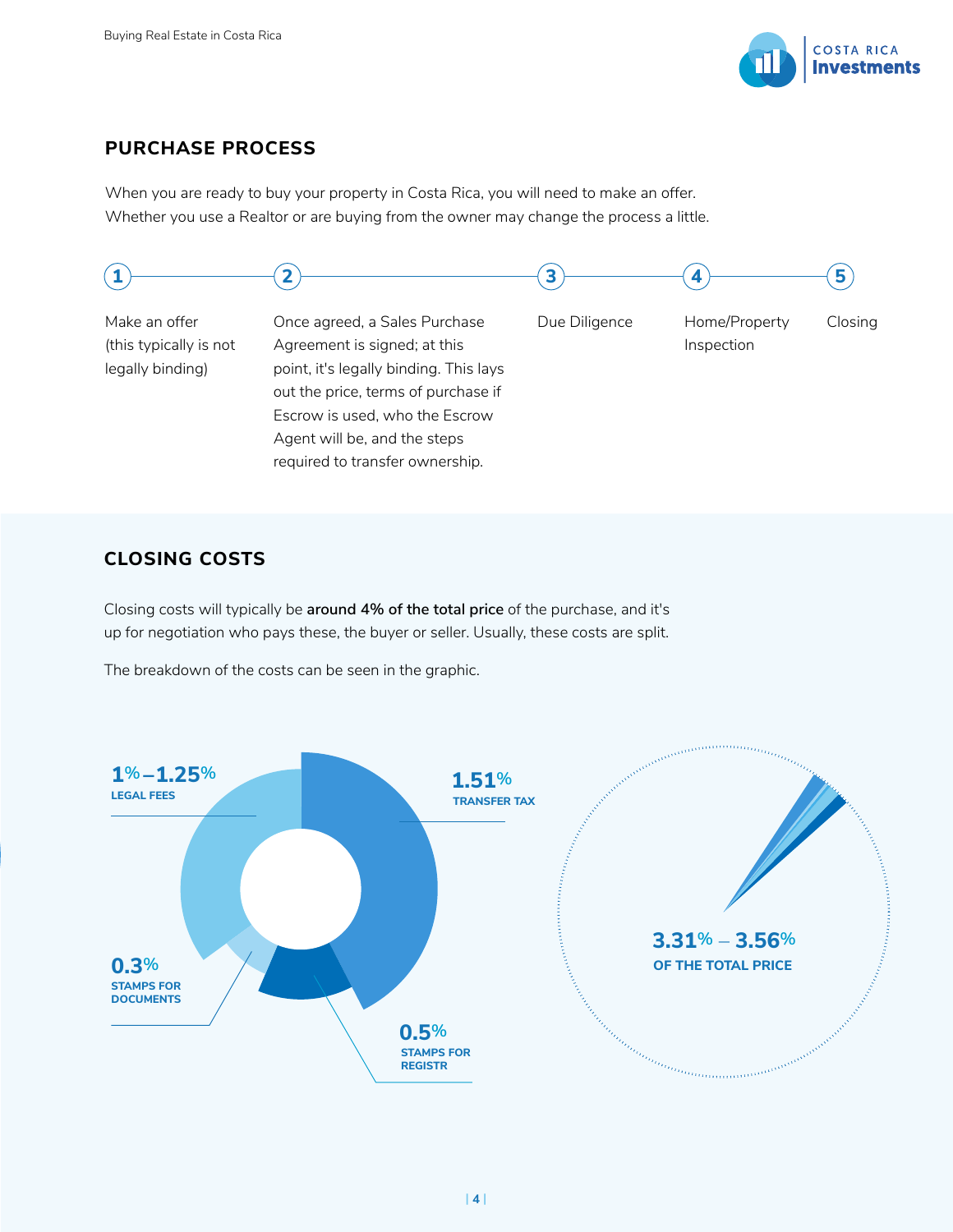#### **PROPERTY TAXES**

This is the part where most people ask, 'are you serious?'. Property taxes here in Costa Rica are **0.25%** of the property's value. If your property is worth **\$100,000**, then annual taxes are **\$250**. Compared to the rest of the world, these are minimal.

There is a luxury home tax on houses over **\$200k**, and this adds on another **0.25-0.55%** depending on the value of the property. However, as you can see, it's still under **0.8%** at the highest levels.



### **ESCROW**

Escrow is not typical when Costa Ricans buy property; however, most North Americans are accustomed to using Escrow. We believe it's a smart service to use as the Escrow acts as a non-biased party that follows explicitly the terms of the Sales Purchase Agreement, providing a level of security for everyone. It also makes sure every party does its job, and no one steals the funds.

The advantage of using an international Escrow service is that they offer the facility to deposit in the US and Canada, avoiding dealing with Costa Rican Escrow companies, banks, and the paperwork required.

The service is very affordable and usually has a fixed price of **around \$1,000**.

### **ESCROW SERVICES [Atlas](https://atlasescrow.com/)  [TLA Escrow](https://tlaservices.com/) [Stewart Title](https://www.stewart.com/en.html)**

#### **DUE DILIGENCE**

When buying property in Costa Rica, you will always want a reliable lawyer to conduct the due diligence for you. There is never a case where this should not happen.

The due diligence will look into government and municipal records to make sure the seller owns the property, there are no liens, and that it's duly recorded accurately. At the municipal level, they will make certain taxes have been paid and that no debts are owed. A water letter may also be requested and verified, plus any other documents required.

We suggest separating concerns and using a lawyer not involved with either party. Remember anyone can be a Realtor in Costa Rica, so take steps to have checks and balances.

| <b>LAWYERS</b>       |
|----------------------|
| <b>CRIBO</b>         |
|                      |
| <b>REB Attorneys</b> |
|                      |
| <b>Sfera Legal</b>   |
|                      |
|                      |

**[BLP Lawyers](https://www.blplegal.com/)**